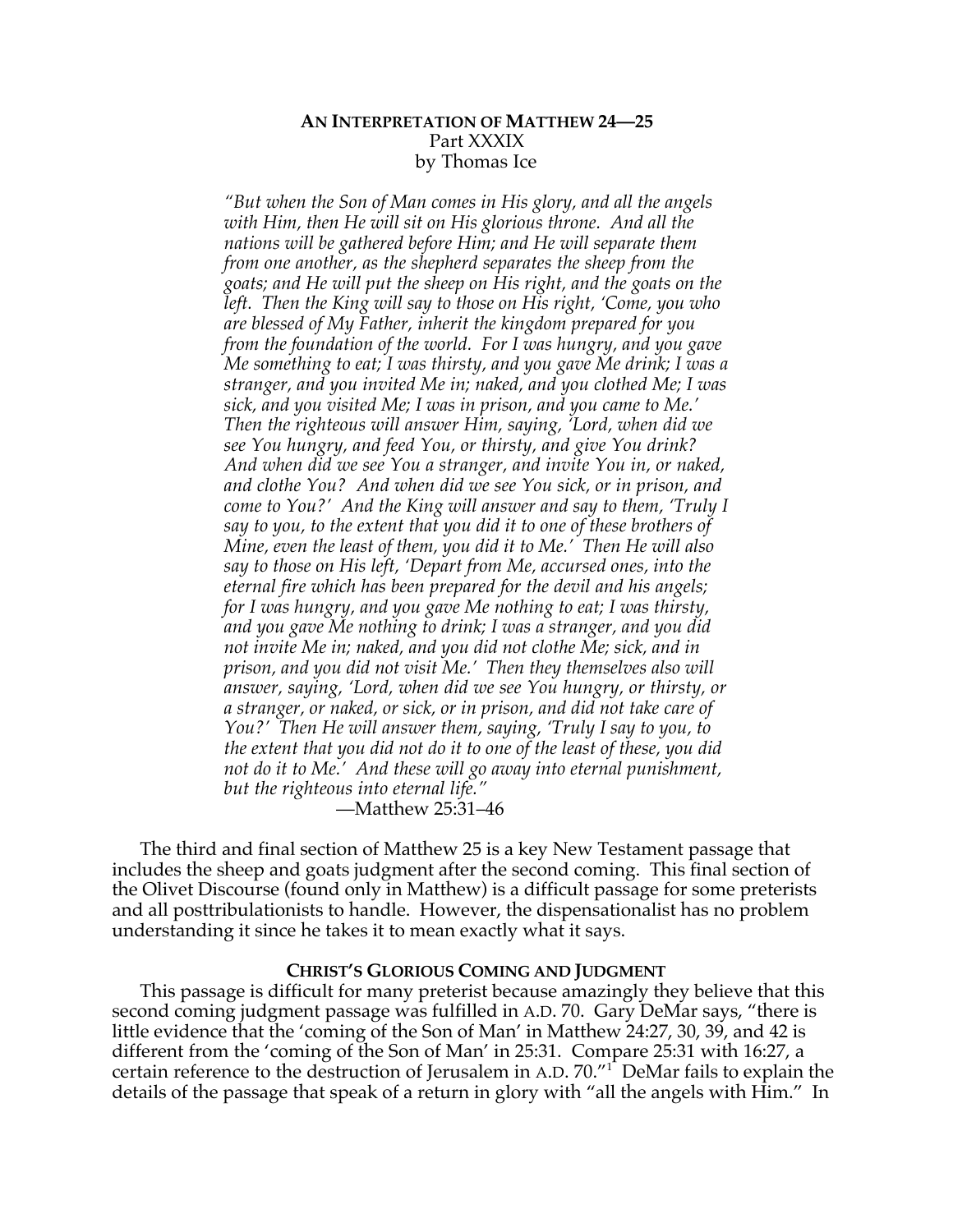addition, when did our Lord judge the nations in A.D. 70, as depicted in this passage? This is clearly a future event and such a major event that it is hard to imagine how it can be confused with A.D. 70. Arno Gaebelein tells us:

It is evident that these words must be connected with chapter xxiv:30, 31. The scene takes place after His visible and glorious appearing as Son of Man and after His elect (the remnant of His earthly people; that is, the "all Israel") have been gathered. Leaving out the central portion of the discourse, the three parables, relating to the Christian profession, we have in chapter xxiv:3–41 and chapter xxv:31–46 chronological events relating to the end of the Jewish age and the judgment which follows immediately after the Lord has come. $2$ 

#### **JUDGMENT OF THE SHEEP AND GOATS**

Only Jesus mentions the judgment of the nations that will take place when "He will sit on His glorious thrown" (25:31) immediately after His second coming to establish His kingdom (25:31-46). The dividing process is seen in the judgment of the gentiles using the analogy of the sheep and goats. The sheep gentiles are those who have been good to the Jews during the Tribulation, defending them at the risk of their lives, visiting them in prison and feeding them during those desperate times. Those who persecuted them or rejected them will be put on the left side and are known as goats, signifying their rebellion towards God. For this rebellion they "will go away into eternal punishment" (25:46).

The fact that the sheep are those who have been good to the Jews during the Tribulation period is an indication they are born again believers in Jesus whose "brethren" they protected and aided (25:40). These individuals from among the Gentiles will befriend the Jews because they are "righteous" (25:37), meaning they have been made "righteous" by faith in the blood of the Lamb and His subsequent resurrection. The Greek word for righteous is also used of the doctrine of justification by faith (i.e., Christ's righteousness is imputed to a believer). They are good to the Jews for the same reason. John Walvoord says, "works are presented here, not as the ground of salvation, but as the evidence of it, in the sense of James 2:26, where it is declared, 'Faith without works is dead'; that is, it is not real faith unless it produces works."3 The Abrahamic covenant is still in vogue and will be even during the millennium. It should be remembered, Jesus said in verse 46, that these "sheep," or believers during the Tribulation, go "into eternal life."

There are three different groups at this Judgment of the Nations to determine who goes into the millennium. The unsaved followers of Antichrist left at the end of the Tribulation He calls "goats." The believers who survive the martyrdom of the Tribulation He calls "sheep," who demonstrate their gift of "righteousness" through the blood of the Lamb. The third category is the "brethren" whom the sheep befriend. Those whom Jesus calls "my brethren," are the Jews who go into the Millennium in belief. Thus, we see that only believers will enter the Millennium—Gentile believers and Jewish believers from the whole house of Israel.

#### **POSTTRIBULATIONAL PROBLEM**

Posttribulationists believe that the rapture and the second coming are either the same event or occur with virtually not interval between them. This passage presents a problem for posttribulationists as noted by Ron Rhodes as follows: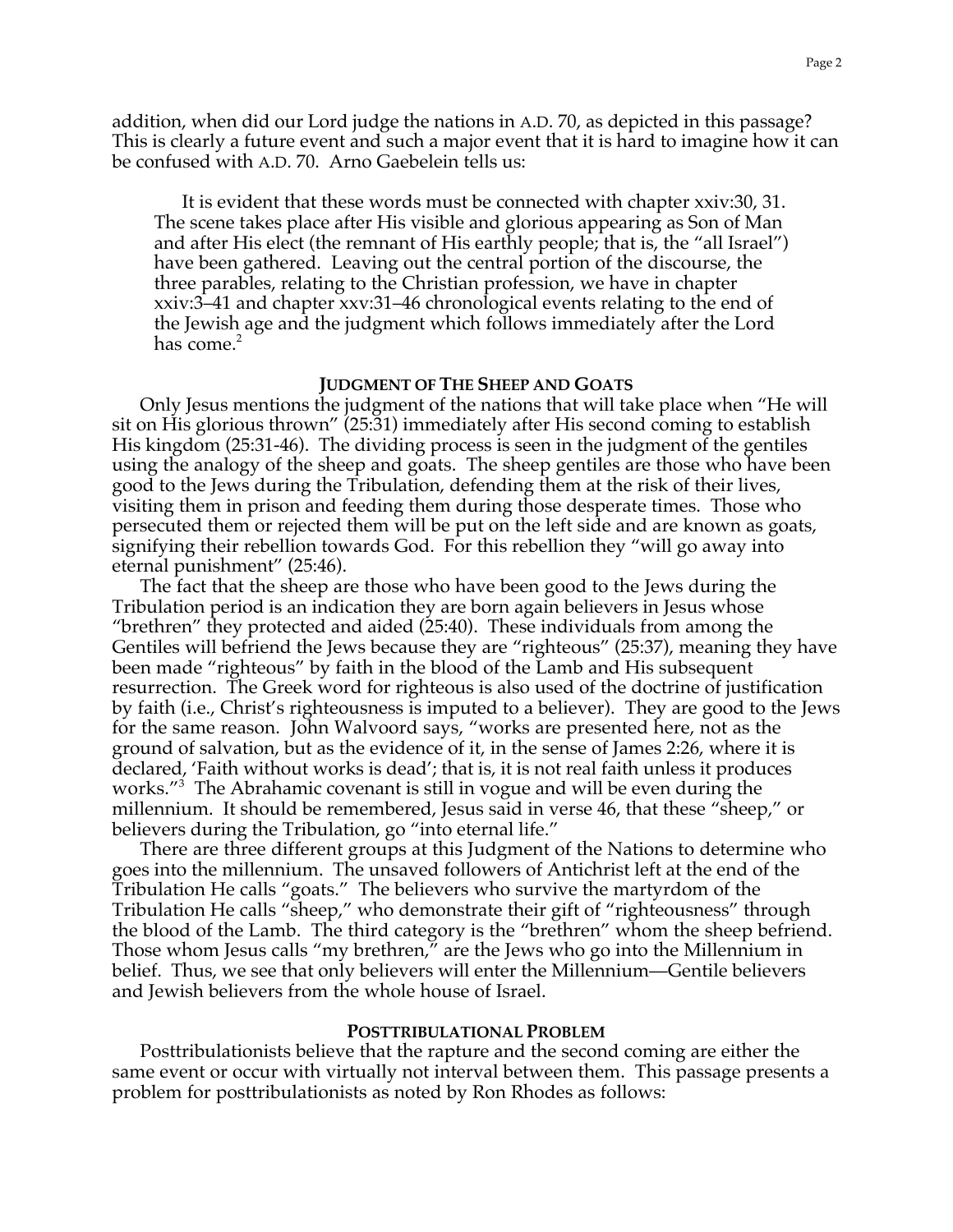Within premillennial eschatology, Matthew 25:31-46 is properly interpreted as referring to the judgment of the nations. The nations are comprised of the sheep and the goats, representing the saved and the lost among the Gentiles. According to Matthew 25:32, they are intermingled and require separation by a special judgment. This judgment follows the second coming of Christ, since it occurs "when the Son of Man comes in His glory, and all the angels with Him" (Matthew 25:31). However, this judgment seems somewhat infeasible (as well as unnecessary) if, as posttribulationists hold, the rapture takes place at the Second Advent. At a posttribulational rapture, a separation of the saved from the unsaved would take place at that point. Accordingly, most posttribulationists either ignore this passage entirely, or relate it to the final judgment after the millennium.<sup>4</sup>

Believers who come to faith in Christ during the tribulation are not translated at Christ's second advent but carry on ordinary occupations such as farming and building houses, and they will bear children (Isa. 65:20-25). This would be impossible if all saints were translated at the second coming to the earth, as posttribulationists teach. Because pretribulationists have at least a seven-year interval between the removal of the church at the rapture and the return of Christ to the earth, this is not a problem because millions of people will be saved during the interval and thus be available to populate the millennium in their natural bodies in order to fulfill Scripture.

It would be impossible for the judgment of the Gentiles to occur after the second coming if the rapture and second coming are not separated by a gap of time. How would both saved and unsaved, still in their natural bodies, be separated in judgment, if all living believers are translated at the second coming? This would be impossible if the translation takes place at the second coming, but it is solved through a pretribulational gap between the two events.

Walvoord points out that if "the translation took place in connection with the second coming to the earth, there would be no need of separating the sheep from the goats at a subsequent judgment, but the separation would have taken place in the very act of the translation of the believers before Christ actually sets up His throne on earth (Matt. 25:31)."<sup>5</sup> If pretribulationism is true then there is no problem of how the Lord will populate the millennium with mortals. Those who will be saved during the tribulation and physically survive until Christ's return, whether Jew or Gentile, will populate the millennium in their moral bodies. This will be a great event that Bible-believing Christians look forward too. Maranatha!

## **(This is the final installment of this series.)**

 $\overline{a}$ 

#### **ENDNOTES**

<sup>1</sup> Gary DeMar, *Last Days Madness: Obsession of the Modern Church* (Smyrna, GA: American Vision, 1997), p. 190.

<sup>2</sup> Arno C. Gaebelein, *The Gospel of Matthew: An Exposition* (Neptune, NJ: Loizeaux Brothers, [1910] 1961), pp. 539–40.

<sup>3</sup> John F. Walvoord, *Matthew: Thy Kingdom Come* (Chicago: Moody Press, 1974), p. 202.